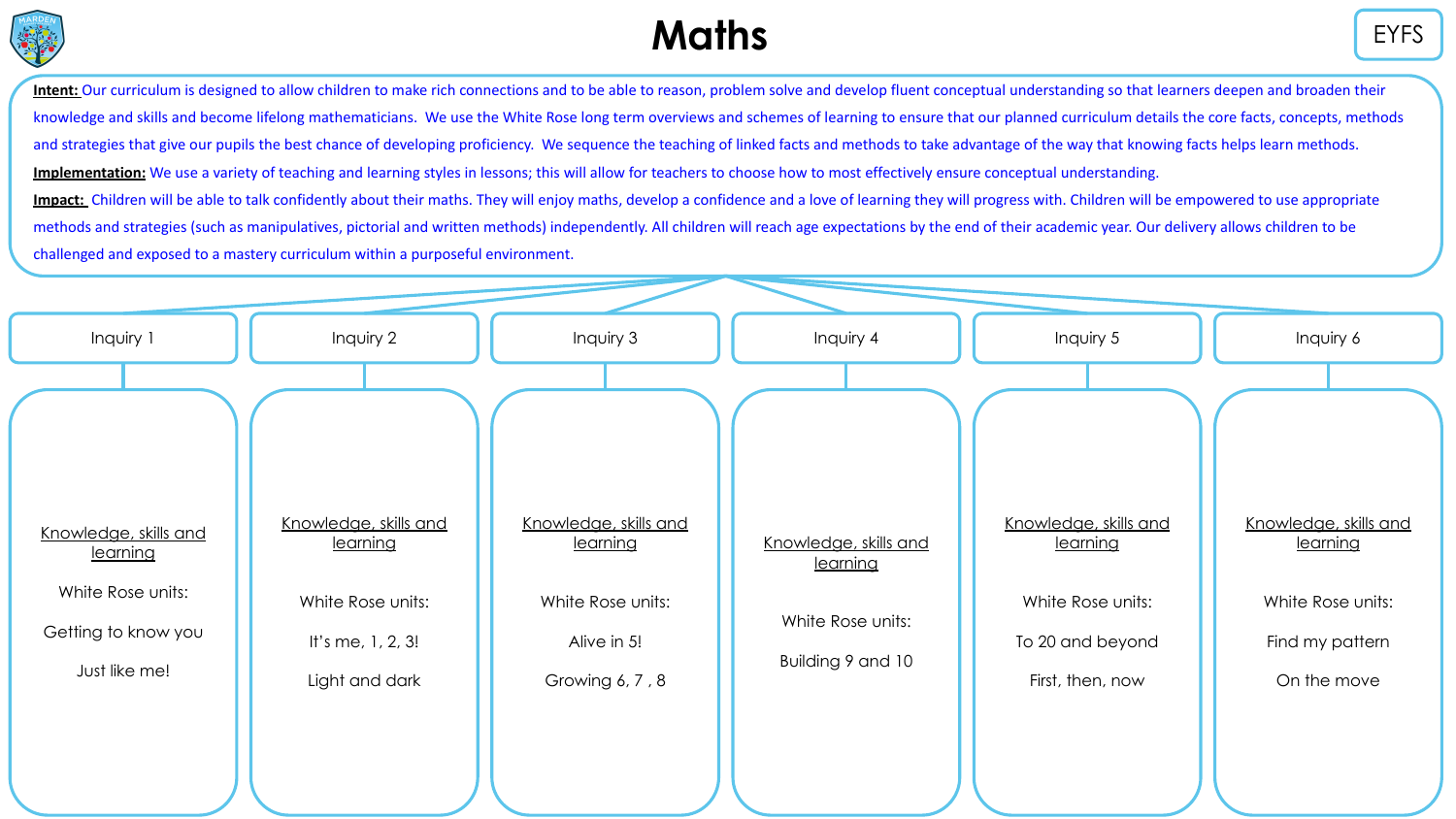

Intent: Our curriculum is designed to allow children to make rich connections and to be able to reason, problem solve and develop fluent conceptual understanding so that learners deepen and broaden their knowledge and skills and become lifelong mathematicians. We use the White Rose long term overviews and schemes of learning to ensure that our planned curriculum details the core facts, concepts, methods and strategies that give our pupils the best chance of developing proficiency. We sequence the teaching of linked facts and methods to take advantage of the way that knowing facts helps learn methods. **Implementation:** We use a variety of teaching and learning styles in lessons; this will allow for teachers to choose how to most effectively ensure conceptual understanding. Impact: Children will be able to talk confidently about their maths. They will enjoy maths, develop a confidence and a love of learning they will progress with. Children will be empowered to use appropriate methods and strategies (such as manipulatives, pictorial and written methods) independently. All children will reach age expectations by the end of their academic year. Our delivery allows children to be challenged and exposed to a mastery curriculum within a purposeful environment.

| Inquiry 1                                                                                                                    | Inquiry 2                                                                                                                                        | Inquiry 3                                                                                                                    | Inquiry 4                                                                                        | Inquiry 5                                                                                                                                            | Inquiry 6                                                                                              |
|------------------------------------------------------------------------------------------------------------------------------|--------------------------------------------------------------------------------------------------------------------------------------------------|------------------------------------------------------------------------------------------------------------------------------|--------------------------------------------------------------------------------------------------|------------------------------------------------------------------------------------------------------------------------------------------------------|--------------------------------------------------------------------------------------------------------|
| Knowledge, skills and<br>learning<br>White Rose units:<br>Place value (within 10)<br>Addition and<br>subtraction (within 10) | Knowledge, skills and<br>learning<br>White Rose units:<br>Addition and<br>subtraction (within 10)<br>Geometry (shape)<br>Place value (within 20) | Knowledge, skills and<br>learning<br>White Rose units:<br>Addition and<br>subtraction (within 20)<br>Place value (within 50) | Knowledge, skills and<br>learning<br>White Rose units:<br>Length and height<br>Weight and volume | Knowledge, skills and<br><u>learning</u><br>White Rose units:<br>Multiplication and<br>division<br>Fractions<br>Geometry (position<br>and direction) | Knowledge, skills and<br>learning<br>White Rose units:<br>Place value (within<br>100)<br>Money<br>Time |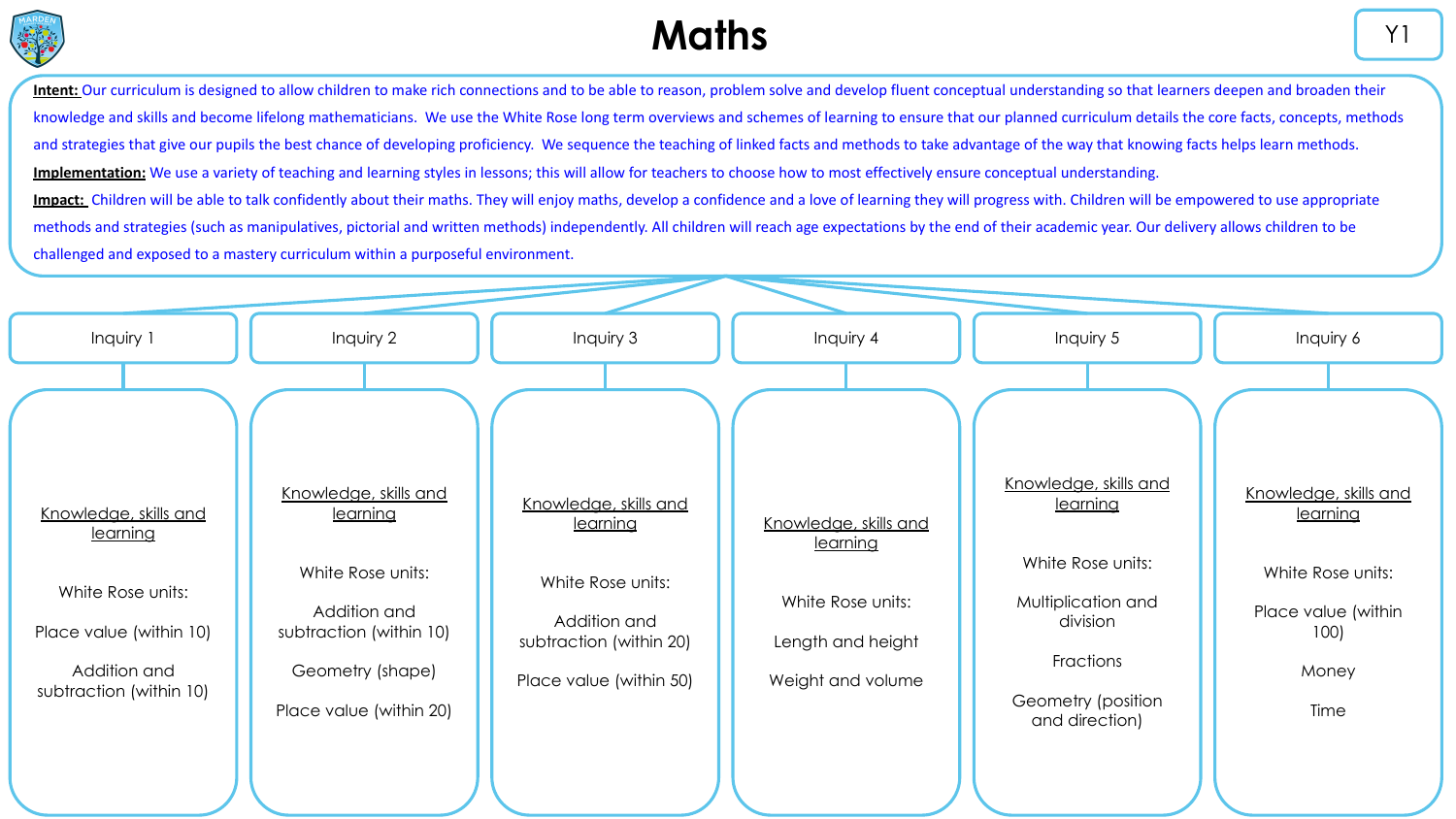

# **Maths**  $\begin{array}{ccc} \hline & \end{array}$  Y2

Intent: Our curriculum is designed to allow children to make rich connections and to be able to reason, problem solve and develop fluent conceptual understanding so that learners deepen and broaden their knowledge and skills and become lifelong mathematicians. We use the White Rose long term overviews and schemes of learning to ensure that our planned curriculum details the core facts, concepts, methods and strategies that give our pupils the best chance of developing proficiency. We sequence the teaching of linked facts and methods to take advantage of the way that knowing facts helps learn methods. **Implementation:** We use a variety of teaching and learning styles in lessons; this will allow for teachers to choose how to most effectively ensure conceptual understanding. Impact: Children will be able to talk confidently about their maths. They will enjoy maths, develop a confidence and a love of learning they will progress with. Children will be empowered to use appropriate methods and strategies (such as manipulatives, pictorial and written methods) independently. All children will reach age expectations by the end of their academic year. Our delivery allows children to be

| Inquiry 1                                                                                            | Inquiry 2                                                                                                                        | Inquiry 3                                                                                              | Inquiry 4                                                                                  | Inquiry 5                                                                                             | Inquiry 6                                                                                           |
|------------------------------------------------------------------------------------------------------|----------------------------------------------------------------------------------------------------------------------------------|--------------------------------------------------------------------------------------------------------|--------------------------------------------------------------------------------------------|-------------------------------------------------------------------------------------------------------|-----------------------------------------------------------------------------------------------------|
| Knowledge, skills and<br>learning<br>White Rose units:<br>Place value<br>Addition and<br>subtraction | Knowledge, skills and<br>learning<br>White Rose units:<br>Addition and<br>subtraction<br>Money<br>Multiplication and<br>division | Knowledge, skills and<br>learning<br>White Rose units:<br>Multiplication and<br>division<br>Statistics | Knowledge, skills and<br>learning<br>White Rose units:<br>Properties of shape<br>Fractions | Knowledge, skills and<br>learning<br>White Rose units:<br>Length and height<br>Position and direction | Knowledge, skills and<br>learning<br>White Rose units:<br>Time<br>Mass, capacity and<br>temperature |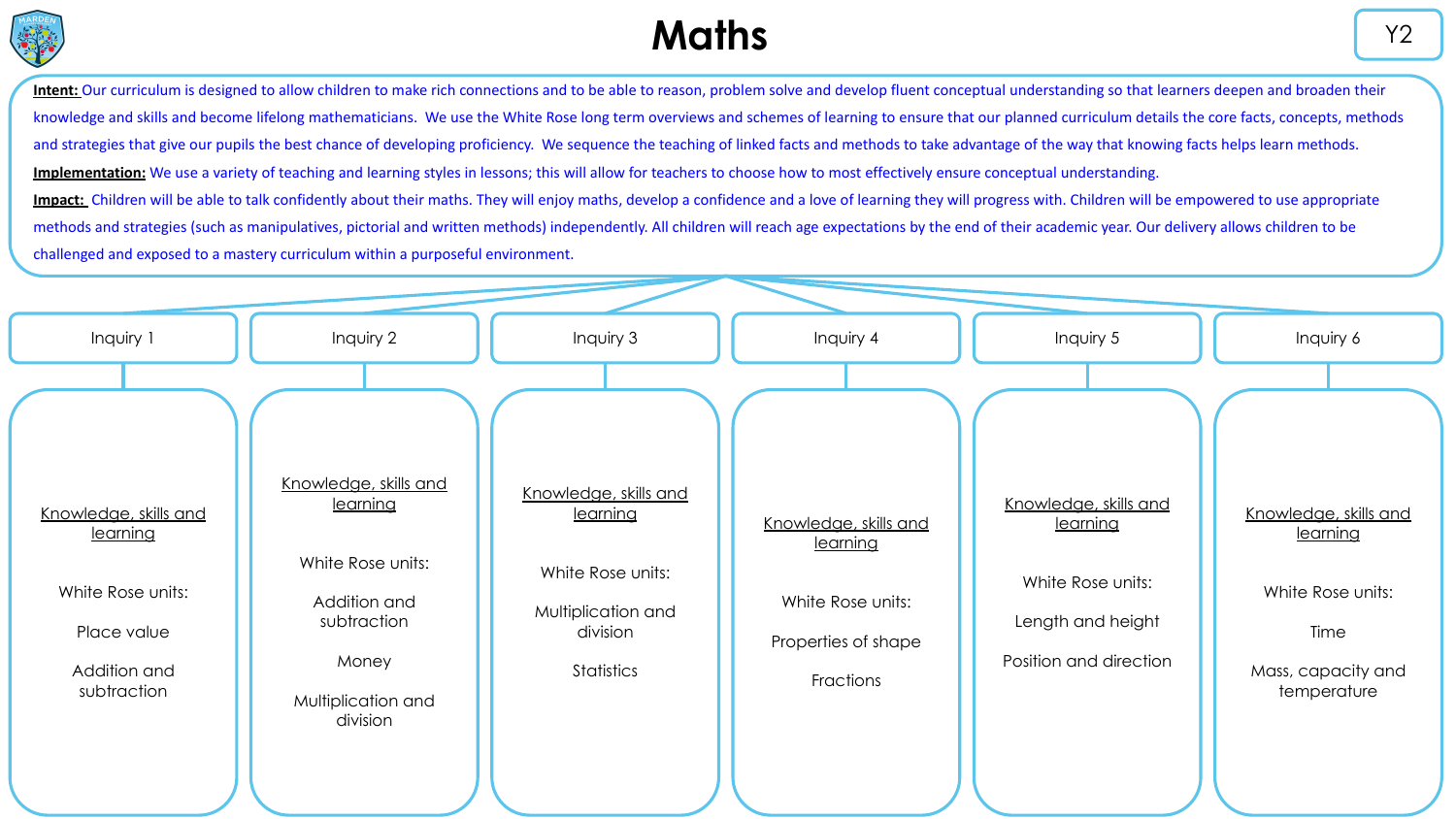

# **Maths**  $\begin{array}{ccc} \hline & \text{Y3} & \text{Y4} \\ \hline \end{array}$

Intent: Our curriculum is designed to allow children to make rich connections and to be able to reason, problem solve and develop fluent conceptual understanding so that learners deepen and broaden their knowledge and skills and become lifelong mathematicians. We use the White Rose long term overviews and schemes of learning to ensure that our planned curriculum details the core facts, concepts, methods and strategies that give our pupils the best chance of developing proficiency. We sequence the teaching of linked facts and methods to take advantage of the way that knowing facts helps learn methods. **Implementation:** We use a variety of teaching and learning styles in lessons; this will allow for teachers to choose how to most effectively ensure conceptual understanding. Impact: Children will be able to talk confidently about their maths. They will enjoy maths, develop a confidence and a love of learning they will progress with. Children will be empowered to use appropriate methods and strategies (such as manipulatives, pictorial and written methods) independently. All children will reach age expectations by the end of their academic year. Our delivery allows children to be

| Inquiry 1                         | Inquiry 2                         | Inquiry 3                         | Inquiry 4                         | Inquiry 5                         | Inquiry 6                         |
|-----------------------------------|-----------------------------------|-----------------------------------|-----------------------------------|-----------------------------------|-----------------------------------|
|                                   |                                   |                                   |                                   |                                   |                                   |
| Knowledge, skills and<br>learning | Knowledge, skills and<br>learning | Knowledge, skills and<br>learning | Knowledge, skills and<br>learning | Knowledge, skills and<br>learning | Knowledge, skills and<br>learning |
| White Rose units:                 | White Rose units:                 | White Rose units:                 | White Rose units:                 | White Rose units:                 | White Rose units:                 |
| Place value                       | Addition and<br>subtraction       | Multiplication and<br>division    | Length and perimeter              | Fractions                         | Properties of shape               |
| Addition and<br>subtraction       | Multiplication and<br>division    | Money<br>Statistics               | Fractions                         | Time                              | Mass and capacity                 |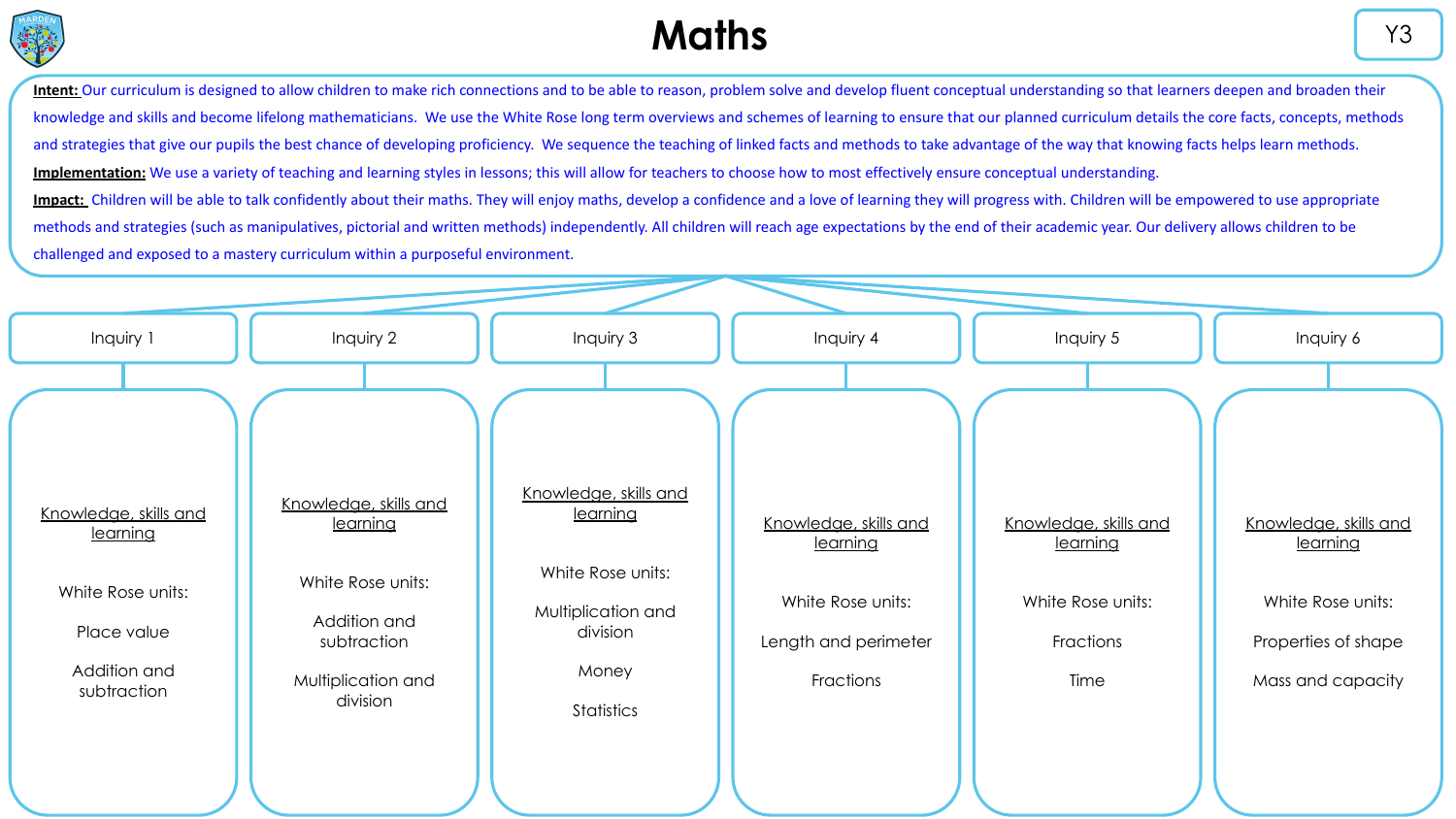

# **Maths**  $\begin{array}{ccc} \hline & \end{array}$  Y4

Intent: Our curriculum is designed to allow children to make rich connections and to be able to reason, problem solve and develop fluent conceptual understanding so that learners deepen and broaden their knowledge and skills and become lifelong mathematicians. We use the White Rose long term overviews and schemes of learning to ensure that our planned curriculum details the core facts, concepts, methods and strategies that give our pupils the best chance of developing proficiency. We sequence the teaching of linked facts and methods to take advantage of the way that knowing facts helps learn methods. **Implementation:** We use a variety of teaching and learning styles in lessons; this will allow for teachers to choose how to most effectively ensure conceptual understanding. Impact: Children will be able to talk confidently about their maths. They will enjoy maths, develop a confidence and a love of learning they will progress with. Children will be empowered to use appropriate methods and strategies (such as manipulatives, pictorial and written methods) independently. All children will reach age expectations by the end of their academic year. Our delivery allows children to be

| Inquiry 1                                                                                            | Inquiry 2                                                                                                        | Inquiry 3                                                                                                     | Inquiry 4                                                                              | Inquiry 5                                                                           | Inquiry 6                                                                                                             |
|------------------------------------------------------------------------------------------------------|------------------------------------------------------------------------------------------------------------------|---------------------------------------------------------------------------------------------------------------|----------------------------------------------------------------------------------------|-------------------------------------------------------------------------------------|-----------------------------------------------------------------------------------------------------------------------|
| Knowledge, skills and<br>learning<br>White Rose units:<br>Place value<br>Addition and<br>subtraction | Knowledge, skills and<br>learning<br>White Rose units:<br>Length and perimeter<br>Multiplication and<br>division | Knowledge, skills and<br>learning<br>White Rose units<br>Multiplication and<br>division<br>Area<br>Fractions: | Knowledge, skills and<br><u>learnina</u><br>White Rose units:<br>Fractions<br>Decimals | Knowledge, skills and<br>learning<br>White Rose units:<br>Decimals<br>Money<br>Time | Knowledge, skills and<br>learning<br>White Rose units:<br>Statistics<br>Properties of shape<br>Position and direction |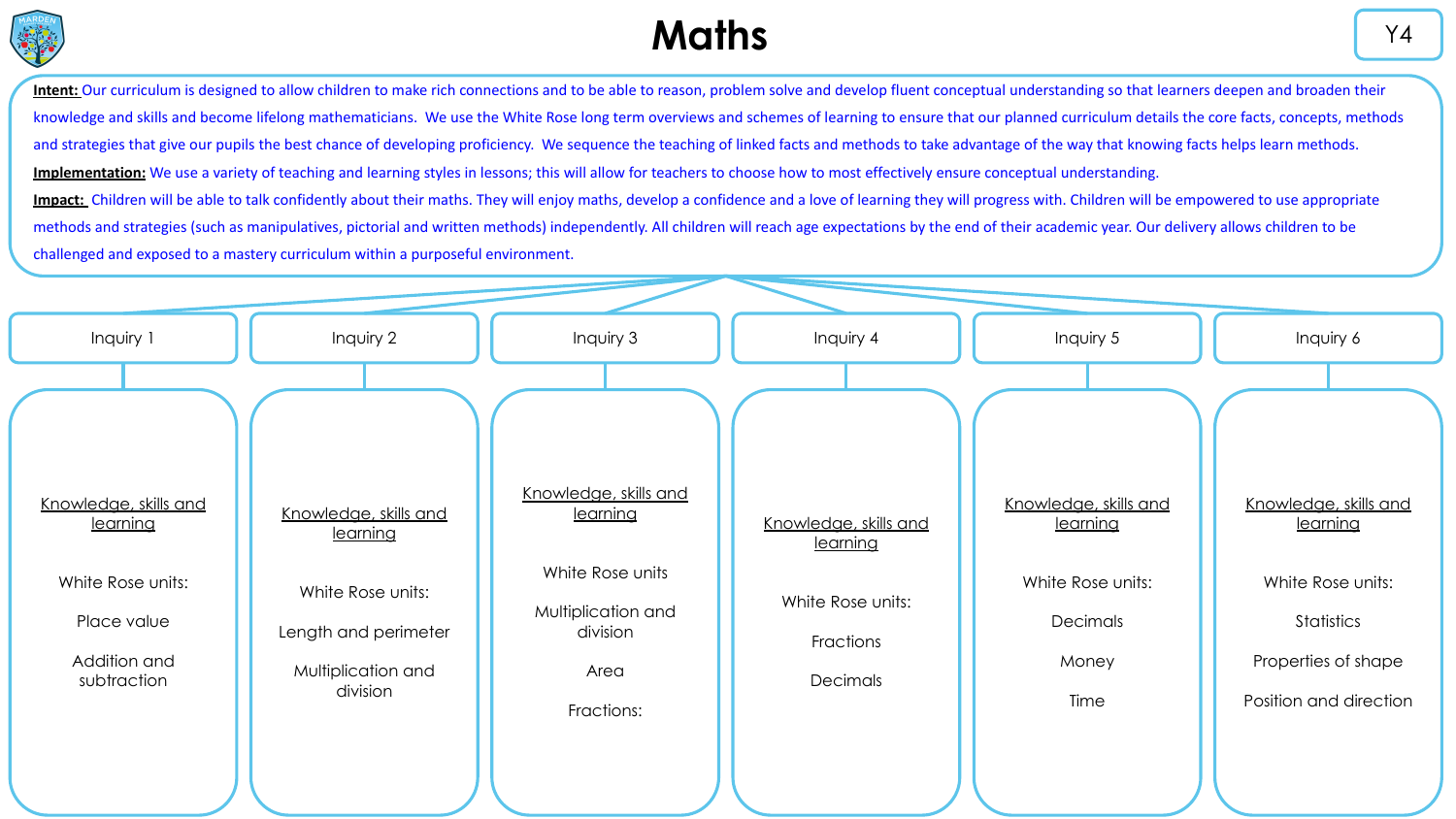

# **Maths**  $\begin{array}{ccc} & & & & \sqrt{5} & \sqrt{5} & \sqrt{5} & \sqrt{5} & \sqrt{5} & \sqrt{5} & \sqrt{5} & \sqrt{5} & \sqrt{5} & \sqrt{5} & \sqrt{5} & \sqrt{5} & \sqrt{5} & \sqrt{5} & \sqrt{5} & \sqrt{5} & \sqrt{5} & \sqrt{5} & \sqrt{5} & \sqrt{5} & \sqrt{5} & \sqrt{5} & \sqrt{5} & \sqrt{5} & \sqrt{5} & \sqrt{5} & \sqrt{5} & \sqrt{5} & \sqrt{5} & \sqrt{5} & \sqrt{5} & \sqrt{5} & \sqrt{5} & \sqrt{5$

Intent: Our curriculum is designed to allow children to make rich connections and to be able to reason, problem solve and develop fluent conceptual understanding so that learners deepen and broaden their knowledge and skills and become lifelong mathematicians. We use the White Rose long term overviews and schemes of learning to ensure that our planned curriculum details the core facts, concepts, methods and strategies that give our pupils the best chance of developing proficiency. We sequence the teaching of linked facts and methods to take advantage of the way that knowing facts helps learn methods. **Implementation:** We use a variety of teaching and learning styles in lessons; this will allow for teachers to choose how to most effectively ensure conceptual understanding. Impact: Children will be able to talk confidently about their maths. They will enjoy maths, develop a confidence and a love of learning they will progress with. Children will be empowered to use appropriate

methods and strategies (such as manipulatives, pictorial and written methods) independently. All children will reach age expectations by the end of their academic year. Our delivery allows children to be

| Inquiry 1                                  | Inquiry 2                                            | Inquiry 3                                   | Inquiry 4                                | Inquiry 5                         | Inquiry 6                                            |
|--------------------------------------------|------------------------------------------------------|---------------------------------------------|------------------------------------------|-----------------------------------|------------------------------------------------------|
|                                            | Knowledge, skills and                                |                                             |                                          |                                   |                                                      |
| Knowledge, skills and<br><u>learning</u>   | learning                                             | Knowledge, skills and<br>learning           | Knowledge, skills and<br>learning        | Knowledge, skills and<br>learning | Knowledge, skills and<br>learning                    |
| White Rose units:                          | White Rose units:<br>Statistics                      | White Rose units:                           | White Rose units:                        | White Rose units:                 | White Rose units:                                    |
| Place value<br>Addition and<br>subtraction | Multiplication and<br>division<br>Perimeter and area | Multiplication and<br>division<br>Fractions | Fractions<br>Decimals and<br>percentages | Decimals<br>Properties of shape   | Position and direction<br>Converting units<br>Volume |
|                                            |                                                      |                                             |                                          |                                   |                                                      |